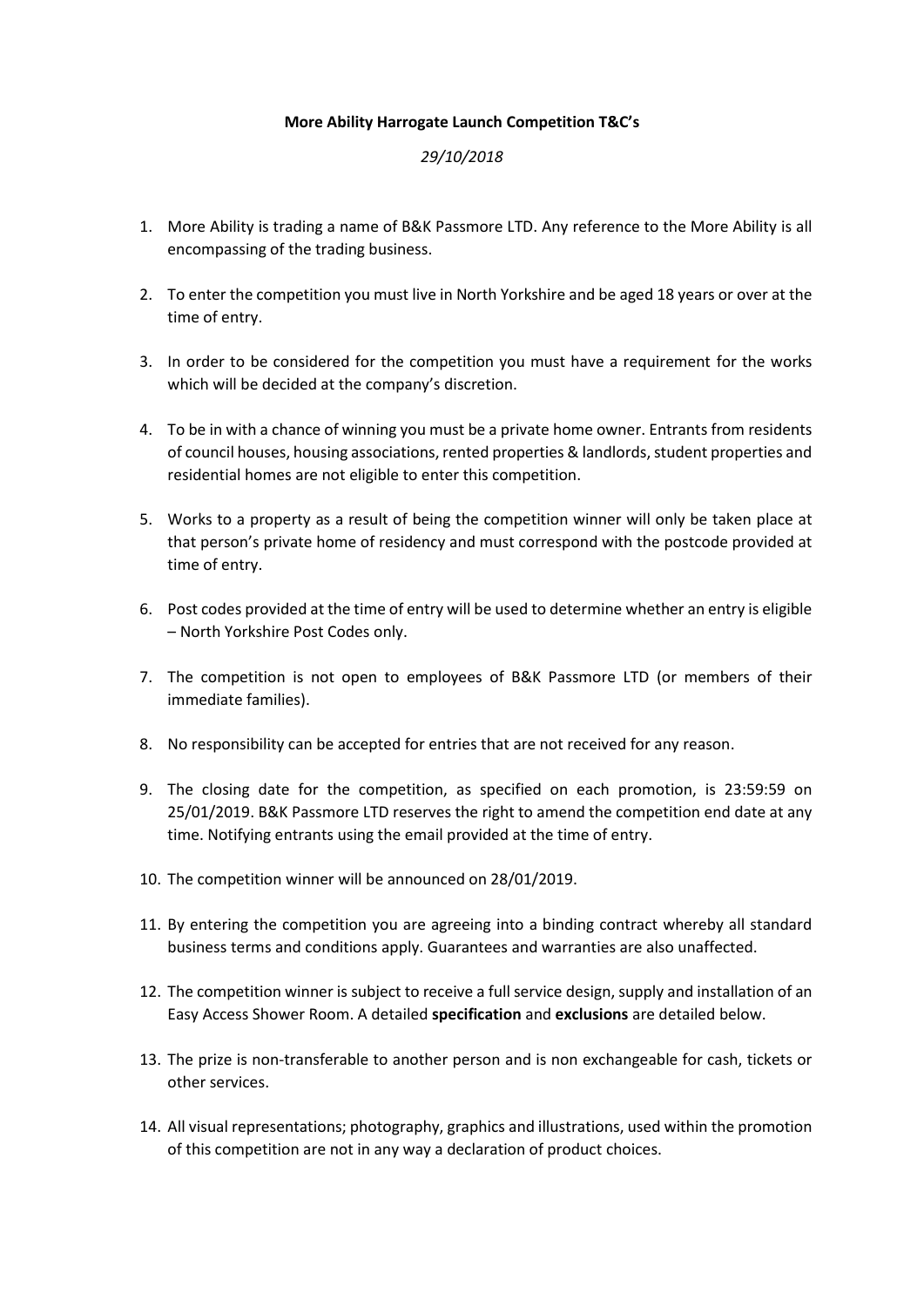- 15. Incorrectly completed entries or those containing content which we judge to be inappropriate will be disqualified. Inappropriate comments regarding entries on any online channel will be removed, reported to the provider and disqualified from present and future competitions and promotions.
- 16. The winner of the competition will be chosen via a random generator selection.
- 17. All works, design, supply of product choices\* and installation as a result of entering and / or winning the competition is subject to survey.
- 18. The survey must be booked within 3 months of the winner being announced. After this time we reserve the right to offer this prize to another competition entrant
- 19. All competition entrants will be notified via email of the winner. If we cannot make contact with you within 14 days of announcing you as a winner we reserve the right to offer prizes to other competition entrants through further random generated selection.
- 20. We reserve the right to announce and promote all competition winners via any of our digital platforms, including our website and social media channels.
- 21. We do not share your personal information with third parties. All information is treated in accordance with GDPR and is always handled with the upmost care and confidentially.
- 22. By entering this competition you are opting-in to be contacted by B&K Passmore LTD with further news, promotions and competitions.
- 23. The online entry and promotion is in no way sponsored, endorsed or administrated by / or associated with Facebook. By participating you hereby release, and hold harmless, the afore-mentioned social media platform from any, and all, liability associated with this promotion.
- 24. Entrants are providing information to B&K Passmore LTD and not to Facebook.
- 25. By further submitting any online post (visual or text) on the More Ability Facebook page you are granting permission for any element to be used by B&K Passmore LTD in their wider marketing including all online and offline communication channels.
- 26. B&K Passmore LTD reserve the right to amend these terms and conditions at any time.